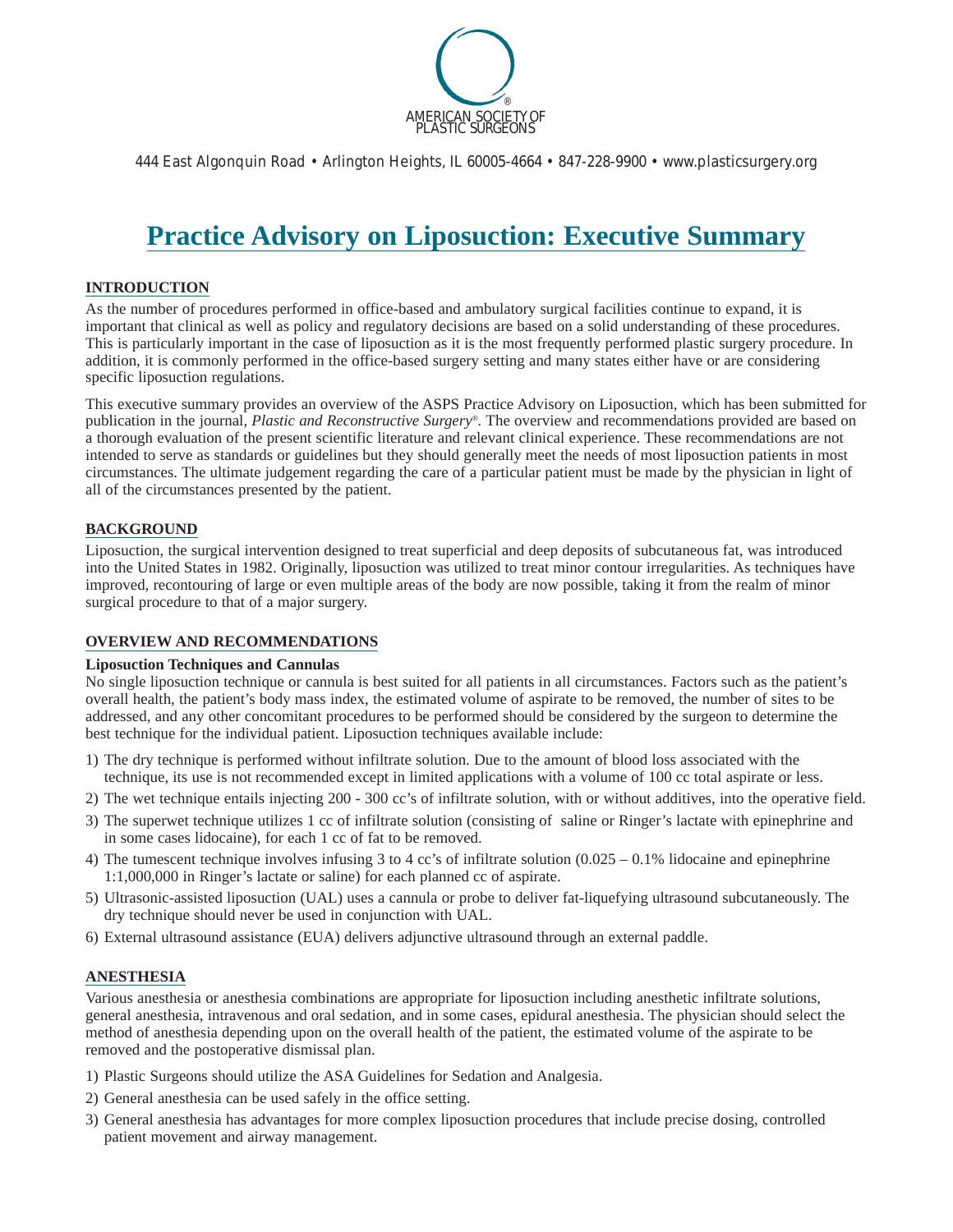# **Practice Advisory on Liposuction: Executive Summary** *page 2*

- 4) Epidural and spinal anesthesia in the office setting is discouraged because of the possibility of vasodilation, hypotension and fluid overload.
- 5) Moderate sedation/analgesia (intravenous or oral) augment the patient's comfort level and is an effective adjunct to anesthetic infiltrate solutions.

## **ANESTHETIC INFILTRATE SOLUTIONS**

- 1) In small volume liposuction, infiltrate solutions containing local anesthetic agents are often sufficient to provide adequate pain relief without the need for additional anesthesia measures.
- 2) Marcaine should be used cautiously as an additive in infiltrate solutions due to the severity of side effects, slow elimination and inability to reverse potential toxicity.
- 3) Lidocaine administered in wetting solutions to large or multiple regions of the body has the potential for systemic toxicity. Preventive measures include:
	- a) Limit lidocaine dose to safe levels of 35 mg/kg. This level may not be safe in patients with low protein and other medical conditions where the metabolic byproducts of lidocaine breakdown may reach problematic levels.
	- b) Calculate the dose on total body weight.
	- c) Reduce the concentration of lidocaine when necessary.
	- d) Utilize superwet rather than tumescent technique.
	- e) Consider not using lidocaine when general or regional anesthesia utilized.
- 4) Epinephrine use should be avoided in patients who present with pheochromocytoma, hyperthyroidism, severe hypertension, cardiac disease, or peripheral vascular disease. In addition, cardiac arrhythmias can occur in predisposed individuals or when epinephrine is used with halothane anesthesia.
- 5) Consider staging the infiltration of multiple anatomic sites to reduce possibility of excess epinephrine effect.

### **PATIENT/FACILITY SELECTION:**

One of the most important aspects in the success of any surgical procedures is the physical condition of the patient at the time of surgery.

- 1) Even though liposuction is generally an elective procedure, the liposuction patient must be assessed by the same standards as anyone who is undergoing any surgery including a complete preoperative history and physical (H&P) examination.
- 2) Most liposuction procedures can be safely performed in an accredited office-based surgery facility or ambulatory surgery facility. Hospitalization may be required based on the patient's overall health, area(s) of the body treated and the volume of aspirate removed.
- 3) The body mass index (BMI) is a good method to assess the liposuction patient's relative risk/benefit for the procedure.
- 4) In obese patients requiring large volume liposuction, it may be necessary to modify the anesthetic infiltrate solution to prevent lidocaine toxicity.
- 5) Not all patients are appropriate liposuction candidates. These patients may wish to continue diet and exercise routines, seek medical intervention to treat existing condition(s), or, in the case of patients who have unrealistic expectations about their condition or potential outcomes, be referred for a psychiatric/psychological evaluation.

### **LIPOSUCTION VOLUME**

There is no scientific data available that support a specific volume maximum at which point liposuction is no longer safe, although the risk of complications is unavoidably higher as the volume of aspirate and the number of anatomic sites treated increases.

- 1) It is important to note the distinction between total fat removed and total aspirate removed. Total aspirate is defined as the combination of total fat and fluid removed during liposuction. Total aspirate should be the method used when tracking the volume of liposuction removed.
- 2) Regardless of the anesthetic route, large volume liposuction (greater than 5,000 cc total aspirate) should be performed in an acute-care hospital or in a facility that is either accredited or licensed. Postoperative vital signs and urinary output should be monitored overnight in an appropriate facility by qualified and competent staff who are familiar with perioperative care of the liposuction patient.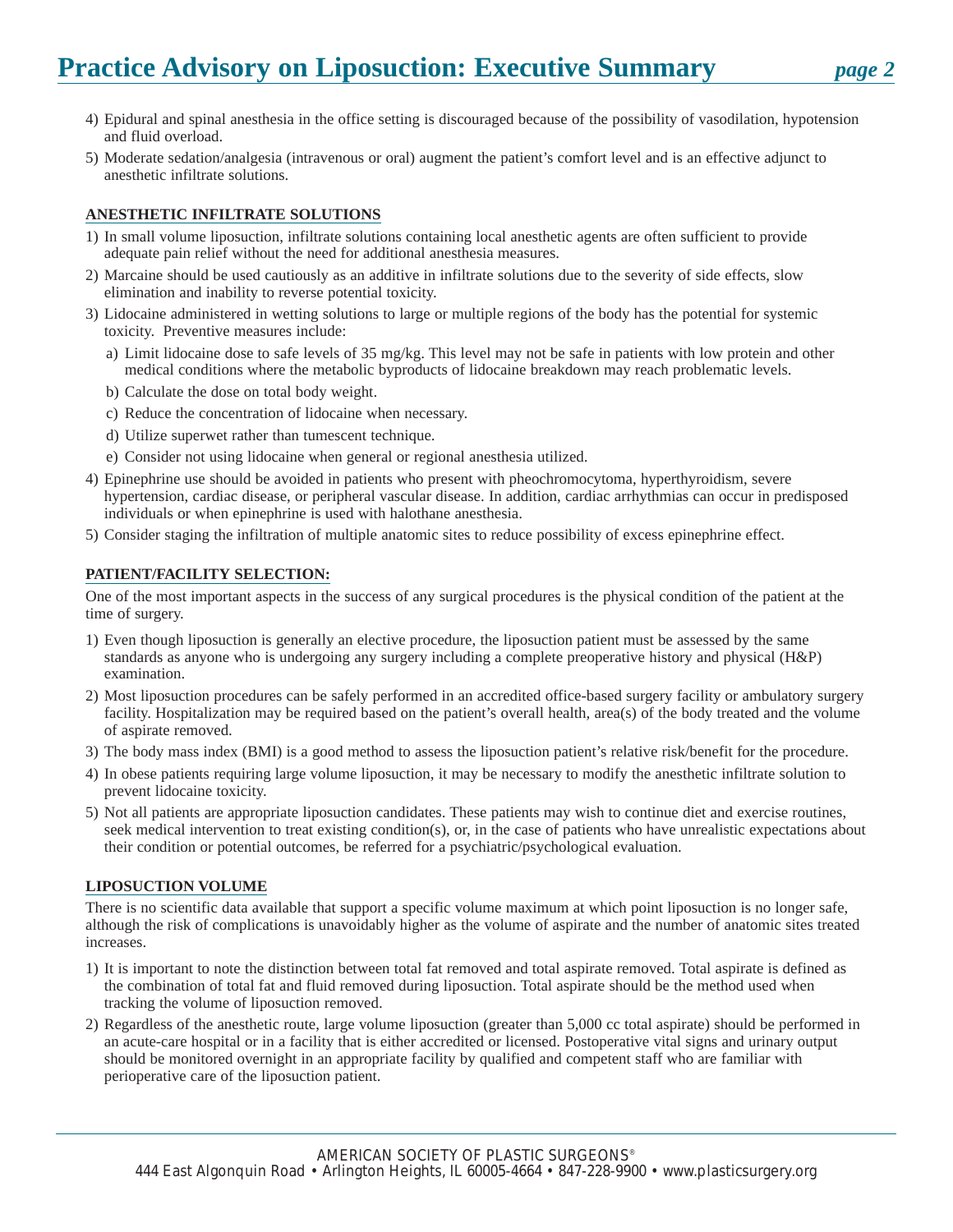3) Under certain circumstances, it may be in the best interest of the patient to perform large volume procedures as separate serial procedures and avoid combining with additional procedures.

### **MULTIPLE PROCEDURES**

Limited liposuction aspiration volumes are routinely and safely performed in combination with additional plastic surgery procedures.

- 1) *Large* volume liposuction combined with certain other procedures has resulted in serious complications and such combinations should be avoided.
- 2) Individual patient circumstances may warrant performing liposuction as a separate procedure.

### **FLUID MANAGEMENT**

Profound metabolic alterations accompany large volume liposuction. Because of the increasingly large volume of infiltrate used in larger volume liposuction, careful attention must be paid to all fluid infused and whether it is part of the infiltrate solution or part of IV fluids administered during the procedure.

- 1) Accurate intake and output monitoring of all fluids utilized in the operative and postoperative periods.
- 2) Communication with the anesthesia care provider on fluid management is critical.
- 3) Fluid management in liposuction surgery must account for maintenance requirements, preexisting deficits and intraoperative losses of aspirated tissue and third space deficits.
- 4) Preexisting fluid deficits should be minimal after an overnight fast.
- 5) Blood loss estimates should be made and confirmed with pre- and postoperative hemoglobin measurements. However, due to fluid shifts, hemoglobin levels may not be reliable during the first 24 hours postoperative period.
- 6) Calculation of residual fluid volumes after liposuction is helpful in planning postoperative care.

### **INTRAOPERATIVE CARE**

There are several precautions that can be taken intraoperatively to maximize the postoperative recovery.

- 1) Preserve body core temperature with approved warming devices.
- 2) Position patients properly on padded operating table with knees slightly flexed so as to maximize blood flow through the popliteal vein.
- 3) Intermittent pneumatic compression devices should be used intraoperatively to prevent deep vein thrombosis, particularly with patients at moderate to high risk of blood clots. Low molecular weight heparin may also be administered to those patients at higher risk.

### **POSTOPERATIVE CARE**

All patients, regardless of the anesthesia method utilized, should receive appropriate post-anesthesia management.

- 1) Immediate postoperative care should include assessment of fluid and electrolyte balance and administration of replacement fluids and/or red blood cells as needed.
- 2) Depending on the volume of aspirate removed, the patient needs to be monitored for several hours or possibly overnight.
- 3) Before the patient is discharged, he/she must be alert and oriented with stable vital signs.
- 4) The patient should expect significant bruising and swelling for at least the first 48-72 hours.
- 5) Compression garments and elastic stockings are generally used for several weeks.

## **POSSIBLE COMPLICATIONS**

Serious medical complications are rare following liposuction though their frequency increases with the number of sites treated and the volume of fat aspirated.

- 1) Minor complications that resolve on their own or with little additional treatment include: small hematomas, seromas and minor contour irregularities.
- 2) More severe complications include: lidocaine toxicity, fluid overload, infection, skin perforations, major contour defects, skin necrosis, thermal injury, adverse anesthesia reaction, pulmonary embolus, and fat embolus.
- 3) Some severe complications may require additional surgery or hospitalization and in rare cases, result in death.